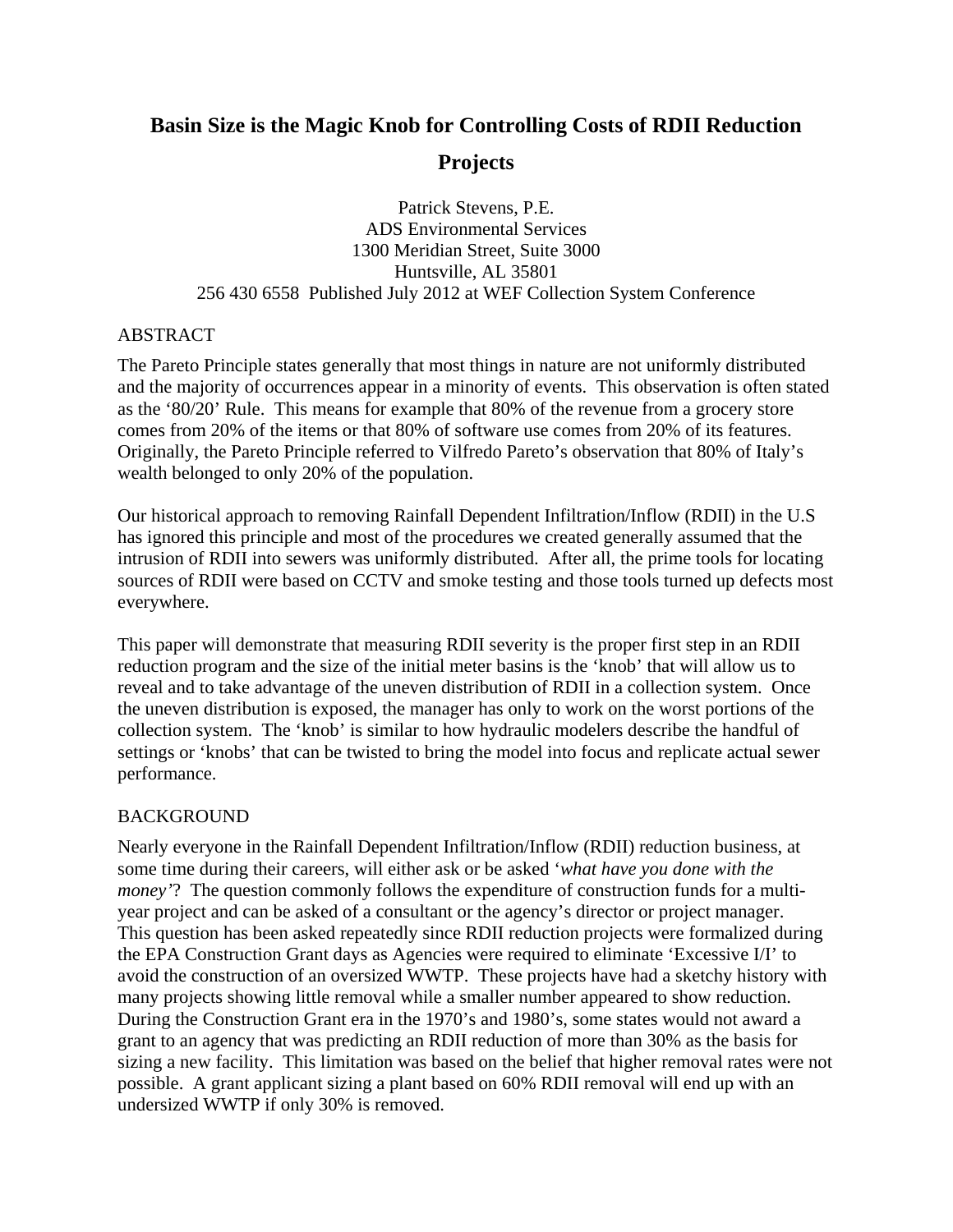Many practitioners assume that the low rate of demonstrated effectiveness of RDII removal lies in the type of rehabilitation technology, the extent of rehabilitation or the presence of RDII from private sewers or building sewers. Others have concluded that 'RDII reduction just doesn't work' and we should just build larger sewers and WWTP's (transport and treat).

While the type of rehabilitation work may contribute to low demonstrated RDII reduction, it is apparent that much of the problem is due to inadequate measurement strategies. There are easily over a dozen factors that affect the measurement of RDII Reduction effectiveness, but the most important include:

- Inadequate Rainfall Measurement Strategy
- Metered Basins Too Large
- Metering Depth Drift
- Short Duration of Flow Measurement
- Error Due to Tight Subtractions
- Dynamics of Sewers (restricted)

Inadequate rainfall information and large basin sizes top the list of problems, but controlling the size of the initial flow metering basins also has the benefit of minimizing the cost of the project. Beginning an RDII reduction project by measuring flow in small and uniformly-sized basins takes advantage of the Pareto Principle, which observes that most things in life are not distributed evenly. For example 80% of a grocery store revenue will come from 20% of its items or 80% of results come from 20% of workers. It can also be shown that 80% of RDII volume originates in 20% of the collection system.

# **Pareto Principle in Practice**

It is a well understood concept that the statistics of non-evenly distributed data differs as a function of the sample size. A good example is the income distribution of Americans. Income data are available in many forms and for this example income data are viewed in three differently-sized geographic areas (basin size). In this example we look at income data by State, by County and by Zip Code. The left group of three columns in Table 1 shows the median household income by state with the top 25 and the lowest shown. The U.S. average household median income is \$50,221. The second group of three columns summarizes the household income of the country's 3,143 counties by showing the top 25 and the lowest. The third group of columns summarizes the per capita income (median household not readily available) by Zip Code Tabulation Area for the country's 43,194 zip codes.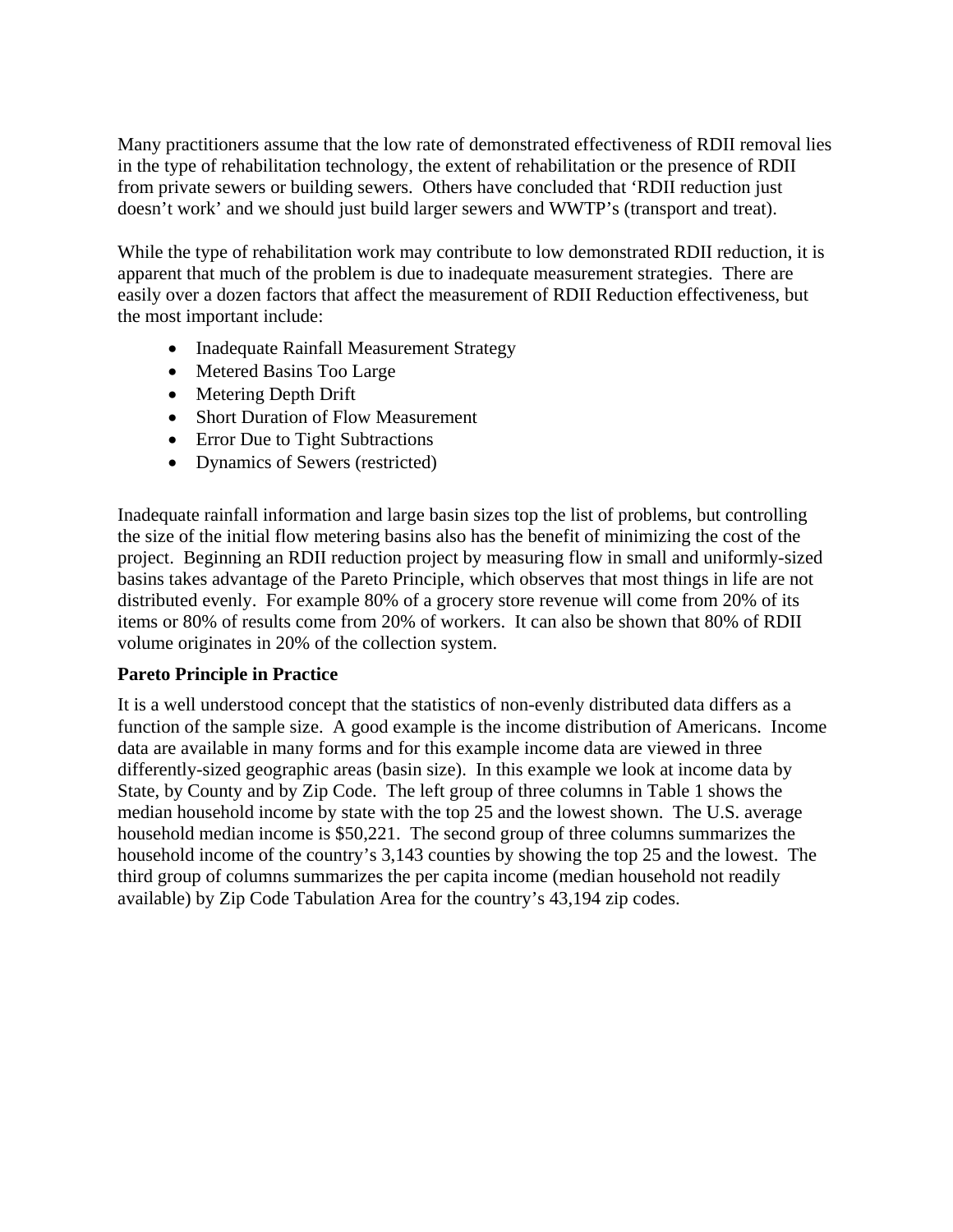| <b>Rank State</b>      | Household | <b>Rank County</b>                 | Household | Rank | <b>Zip Code Tabulation Areas</b> | <b>ZCTA</b> | Per Capita |
|------------------------|-----------|------------------------------------|-----------|------|----------------------------------|-------------|------------|
| Marvland               | \$69,272  | City of Falls Church, Virginia     | \$113.313 |      | Montchanin, Delaware[2]          | 19710       | \$654.485  |
| 2 New Jersey           | \$68,342  | 2 Loudoun County, Virginia         | \$112,021 |      | 2 Houston. Texas                 | 77010       | \$283,189  |
| 3 Connecticut          | \$67,034  | 3 Fairfax County, Virginia         | \$104,259 |      | 3 Rockland, Delaware[3]          | 19732       | \$279,424  |
| <b>Alaska</b>          | \$66.953  | Hunterdon County, New Jersey       | \$102.500 |      | 4 Miami Beach, Florida           | 33109       | \$236,238  |
| 5 Hawaii               | \$64,098  | 5 Howard County, Maryland          | \$101,003 |      | 5 Pineland, Florida              | 33945       | \$162,075  |
| 6 Massachusetts        | \$64,081  | 6 Los Alamos County, New Mexico    | \$100,423 |      | 6 Esopus, New York               | 12429       | \$155,540  |
| <b>7 New Hampshire</b> | \$60,567  | 7 Douglas County, Colorado         | \$99.522  |      | 7 Henderson, Nevada              | 89011       | \$148,899  |
| 8 Virginia             | \$59,330  | 8 Morris County, New Jersey        | \$96.316  |      | 8 Atherton, California           | 94027       | \$114.359  |
| 9 California           | \$58,931  | 9 Somerset County, New Jersey      | \$96,233  |      | 9 Boca Grande, Florida           | 33921       | \$107.297  |
| 10 Delaware            | \$56,860  | 10 City of Fairfax, Virginia       | \$96,232  |      | 10 Deer Harbor, Washington[4]    | 98243       | \$107.173  |
| 11 Washington          | \$56.548  | 11 Arlington County, Virginia      | \$93,806  |      | 11 Rancho Santa Fe, California   | 92067       | \$104,487  |
| 12 Minnesota           | \$55,616  | 12 Nassau County, New York         | \$92,450  |      | 12 Palm Beach, Florida           | 33480       | \$104,294  |
| 13 Colorado            | \$55,430  | 13 Montgomery County, Maryland     | \$92.213  |      | 13 Indianapolis, Indiana         | 46290       | \$103.347  |
| 14 Utah                | \$55,117  | 14 Calvert County, Maryland        | \$90.621  |      | 14 Kenilworth, Illinois          | 60043       | \$99,087   |
| 15 New York            | \$54.659  | 15 Stafford County, Virginia       | \$90,586  |      | 15 Beverly Hills, California     | 90210       | \$97,198   |
| 16 Rhode Island        | \$54.119  | 16 Prince William County, Virginia | \$88,850  |      | 16 Greenwich, Connecticut        | 6831        | \$97,111   |
| 17 Illinois            | \$53.966  | 17 Williamson County, Tennessee    | \$88,358  |      | 17 Los Angeles, California       | 90077       | \$96,584   |
| 18 Nevada              | \$53,341  | 18 Forsyth County, Georgia         | \$88.040  |      | 18 Portola Valley, California    | 94028       | \$96,373   |
| 19 Wyoming             | \$52,664  | 19 Putnam County, New York         | \$88,036  |      | 19 New York, New York            | 10022       | \$95,196   |
| 20 Vermont             | \$51,618  | 20 Marin County, California        | \$87.728  |      | 20 Wyarno, Wyoming[5]            | 82845       | \$94.109   |
| 21 Wisconsin           | \$49,993  | 21 Charles County, Maryland        | \$86,141  |      | 21<br>Short Hills, New Jersey    | 7078        | \$92,940   |
| 22 Pennsylvania        | \$49,520  | 22 Santa Clara County, California  | \$85,569  |      | 22 Altamahaw, North Carolina[6]  | 27202       | \$91,666   |
| 23 Arizona             | \$48,745  | 23 Delaware County, Ohio           | \$85,054  |      | 23 Santa Monica, California      | 90402       | \$91,147   |
| 24 Oregon              | \$48.457  | 24 City of Poguoson, Virginia      | \$84,688  |      | 24 New York, New York            | 10021       | \$91.064   |
| 25 Texas               | \$48.259  | 25 Suffolk County, New York        | \$84,530  |      | 25 Gladwyne, Pennsylvania        | 19035       | \$90.940   |
| U.S. Average           | \$50,221  | U.S. Average                       | \$50.221  |      | U.S. Average                     |             | \$21,587   |
| 50 Mississippi         | \$36,646  | 3143 Kalawao County, Hawai'i       | \$9,333   |      | 43,194 Fish Camp, California     | 93623       | \$2,500    |

**Table 1 Income distribution by State, County and Zip Code** 

It is noted that although the average US median household income is the same, the range of income varies much more widely by county than by state. The zip code data are for per capita income and its range is even wider. These results are plotted in Figure 1. Red data are the average for each data set and green line shows the upper boundary of the distributions.



**Figure 1 Range of Income Distribution by State, County and Zip Code**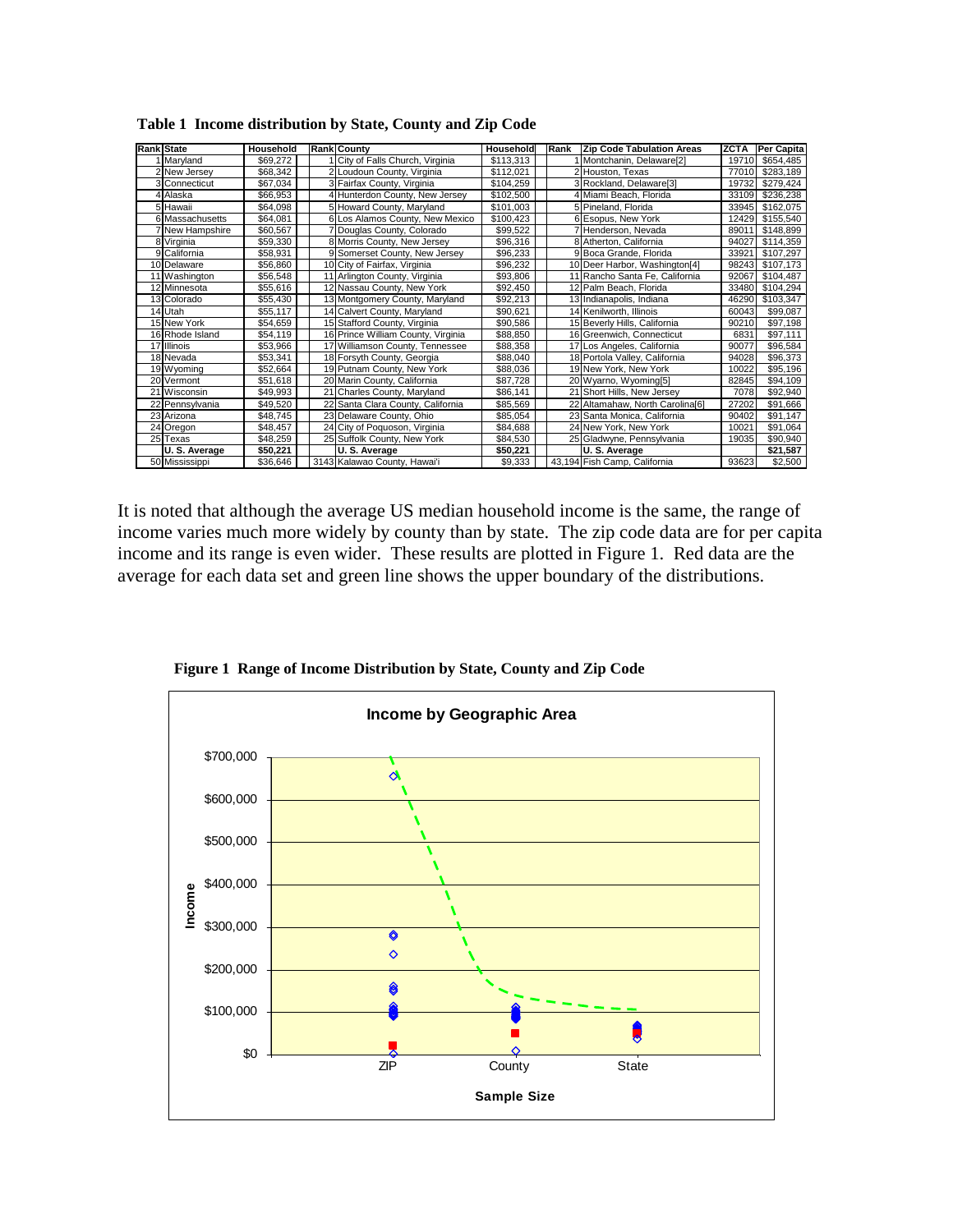### DISCUSSION

To conduct this same analysis for the RDII severity in a sewer system, the sewer system would have to be evaluated at two or more different basin sizes. Swarner showed in Figure 2 the result of an RDII study performed in King County Washington at two different basin sizes. A long term metering project was conducted on Modeling Basin that averaged around 300,000 LF in size. A short term metering program divided the modeling basins into smaller 'mini basins' of around 21,000 LF. In this study RDII severity was calculated as a Capture Coefficient or the percentage of rain volume that enters the sewer as RDII. The green data show RDII severity when the entire sewer system was divided into large modeling basins, while the blue data show RDII severity when the entire system was divided into smaller mini-basins.

The red line shows the upper limit off RDII severity and it clearly shows that the smaller basins have a wider range of severity and the upper values are higher.



### **Figure 2 Capture Coefficient Distribution at Two Basin Sizes.**

# **Does the 80/20 Rule Apply to Collection Systems?**

Figure 2 demonstrates that smaller meter basins result in a wider range of RDII severity and the wider range of severity is due to non-uniformly-distributed sources of RDII. However the Pareto Principle suggests that 80% of the volume of RDII will originate in 20% of the collection system. Most practitioners say that the Pareto Principle does not apply to RDII in sewers – because they have never seen it.

The program guidance during the early Construction Grants days did not provide specific guidance for the size of basins created by flow metering. The size of meter basins in that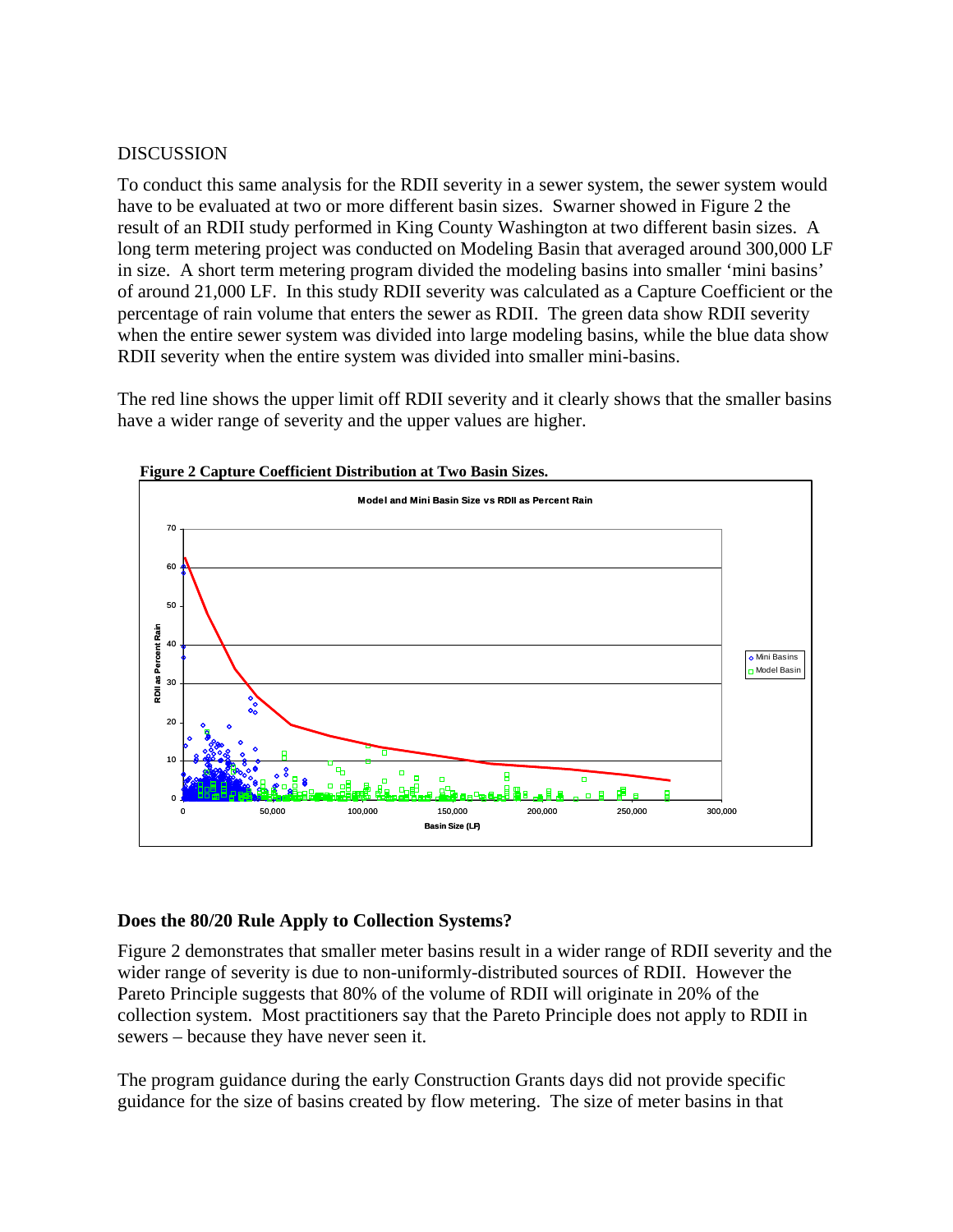period was seldom less than 30,000 LF and typically 50,000 LF and often exceeded 100,000 LF. Often the basin size was merely result of the collection system size divided by the number of meters the consultant had in inventory.

If a flow metering provider was used for the flow metering work, the meter basins were large enough to avoid the 'Pain of Subtraction'. If meters were placed too close to each other a negative value was often obtained (downstream meter was less than the upstream meter). This phenomenon is often referred to as the 'Pain of Subtraction' and is due to low precision meters, unaccounted for silt or other site hydraulic issues. The remedy for the pain of subtraction was to keep basin sizes in the 30,000 LF to 50,000 LF rang or larger so that the difference in measured flow exceeds meter error.

In the 1980's ADS Environmental Services developed a high-precision depth sensor using a down-looking Quadredundant ultrasonic depth technology and the very small Doppler velocity sensor that allowed measurements to be made in flows less than an inch deep. ADS was both a flow metering provider and a meter manufacturer and its higher-precision meter allowed it to capitalize on the Pareto Principle by conducting RDII studies following the recipe of small and uniformly-sized meter basins.

As more projects were conducted nationally with smaller basin sizes, ADS was able to conduct an 80/20 analyses for several studies. The analyses quantified the percentage of the system (in LF) that contributed 80% of the total RDII volume measured. The evaluation included several large RDII reduction projects that

|  |  |  | Table 2 Supporting Data for 80/20 Analysis |  |
|--|--|--|--------------------------------------------|--|
|--|--|--|--------------------------------------------|--|

| Percent of System in Which 80% of RDII is found |                                    |        |                    |    |  |  |  |
|-------------------------------------------------|------------------------------------|--------|--------------------|----|--|--|--|
| Project                                         | <b>Total System Siz Basin Size</b> |        | % Vol RDII% System |    |  |  |  |
| Indiana 1                                       | 0.385 million LF                   | 8,100  | 80                 | 16 |  |  |  |
| Pennsylvania 1                                  | 1.2 million LF                     | 10,000 | 80                 | 24 |  |  |  |
| Pennsylvania 2                                  | 1.7 million LF                     | 12,100 | 80                 | 22 |  |  |  |
| Indiana <sub>2</sub>                            | 1.02 million LF                    | 18,539 | 80                 | 55 |  |  |  |
| Washington                                      | 16 million LF                      | 21,100 | 80                 | 48 |  |  |  |
| Maryland 1                                      | 3.04 million LF                    | 28,691 | 80                 | 44 |  |  |  |
| Maryland 2                                      | 2.7 million LF                     | 29,640 | 80                 | 44 |  |  |  |
| Maryland 3                                      | 1.32 million LF                    | 30,780 | 80                 | 56 |  |  |  |
| Maryland 4                                      | 1.67 million LF                    | 31,955 | 80                 | 50 |  |  |  |

were conducted at basin sizes from 8,000 LF to 32,000 LF. The basin size is the average length of public sewer upstream of each flow meter. Table 2 displays the results of the evaluation.

Figure 3 is a graph of these data which shows a correlation between meter basin size and the percentage of the collection contributing 80% of the total volume of RDII. Meter basin sizes in the range of 10,000 LF demonstrate that the 80/20 rule is valid for collections systems. Meter basins in the range of 30,000 LF produce an 80/55 relationship and it is observed that much larger basins approach an 80/80 relationship. As the knob is twisted to smaller basin sizes, the problem appears to be much easier and less costly to solve. The point is to realize that rehabilitation effort can be focused on the 20% that makes a difference, instead of the 80% that doesn't add much. Also recognize that the numbers don't have to be "20%" and "80%" exactly. The key point is that most things in life (effort, reward, output etc.) are not distributed evenly – some contribute more than others. Also recognize that the portion of the collection system that may be rehabilitated may be greater than the 20% discussed here. A threshold of RDII severity will dictate how much of the system should receive SSES attention.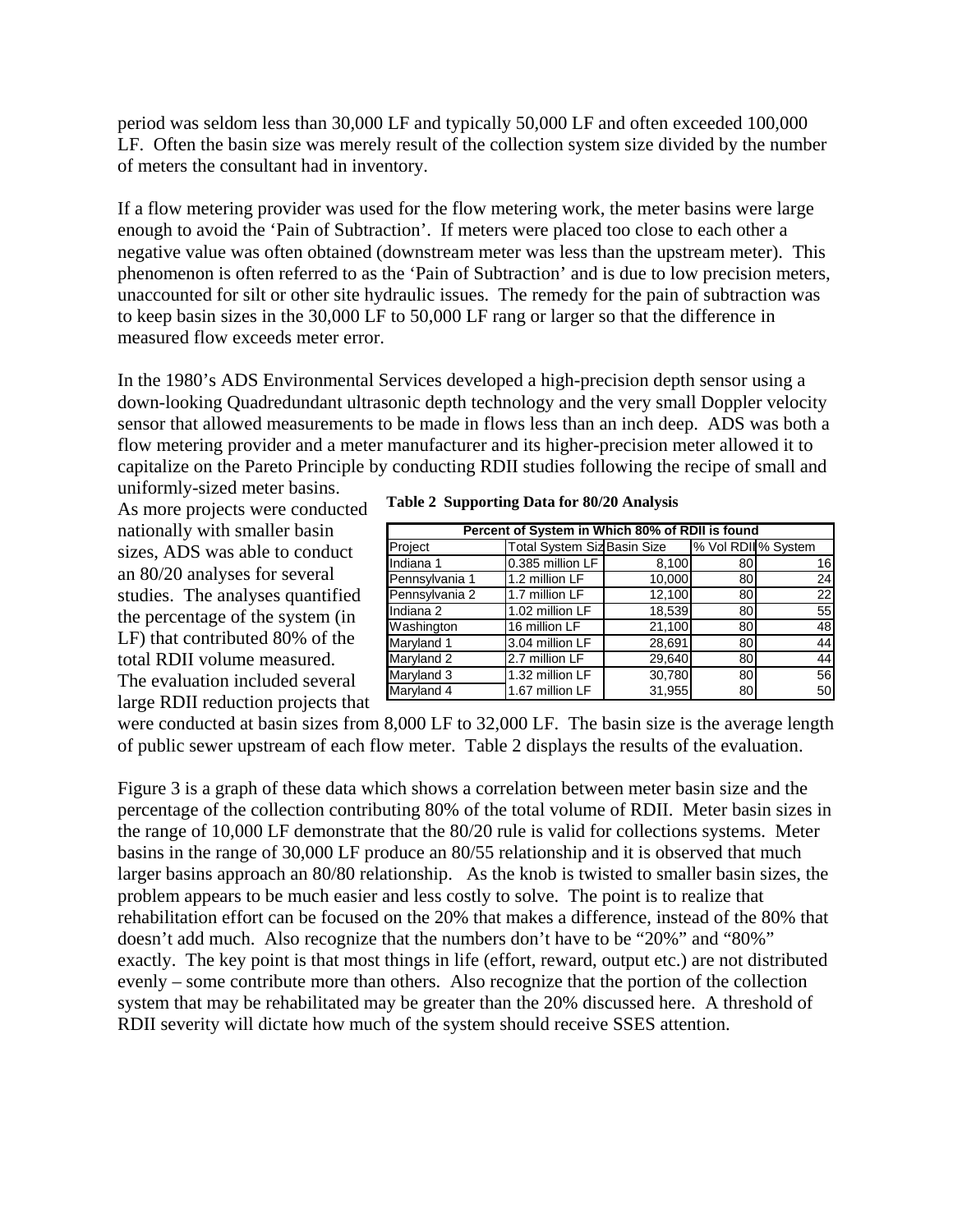**Figure 3 Basin Size is the 'Knob' that Controls the 80/20 Finding.** 



# **Non-Believers**

So if this 80/20 observation holds true for collection systems, why is it that many engineers do not use it to their advantage? Most non-believers simply say that it is not true, since their experiences have never revealed it. It has also been observed and shown in Figure 3 that the effect studied in this paper essentially disappears at basin sizes larger than 30,000 LF to 50,000 LF. It is no wonder that most practitioners are skeptical about the 80/20 claim, because their RDII experience had been with larger meter basins where the effect is invisible.

Some detractors say that it is not possible to measure flow in such small basins. It is recognized that the observations and findings of the author are based on metering technology that allows flow to be measured with precision in smaller basins. As basin sizes become smaller, the flow at the most upstream basins is low and not all metering technology can function at very low flows. The technology employed by ADS' meters relied on down-looking ultrasonic depth sensors and a velocity sensor that is ½ inch high. This combination of sensors allows flow measurement in depths of under an inch. The ADS metering technology was not sold for general use until 2005 so most metering experience is based on lower precision technology or technology that requires deeper flow to operate.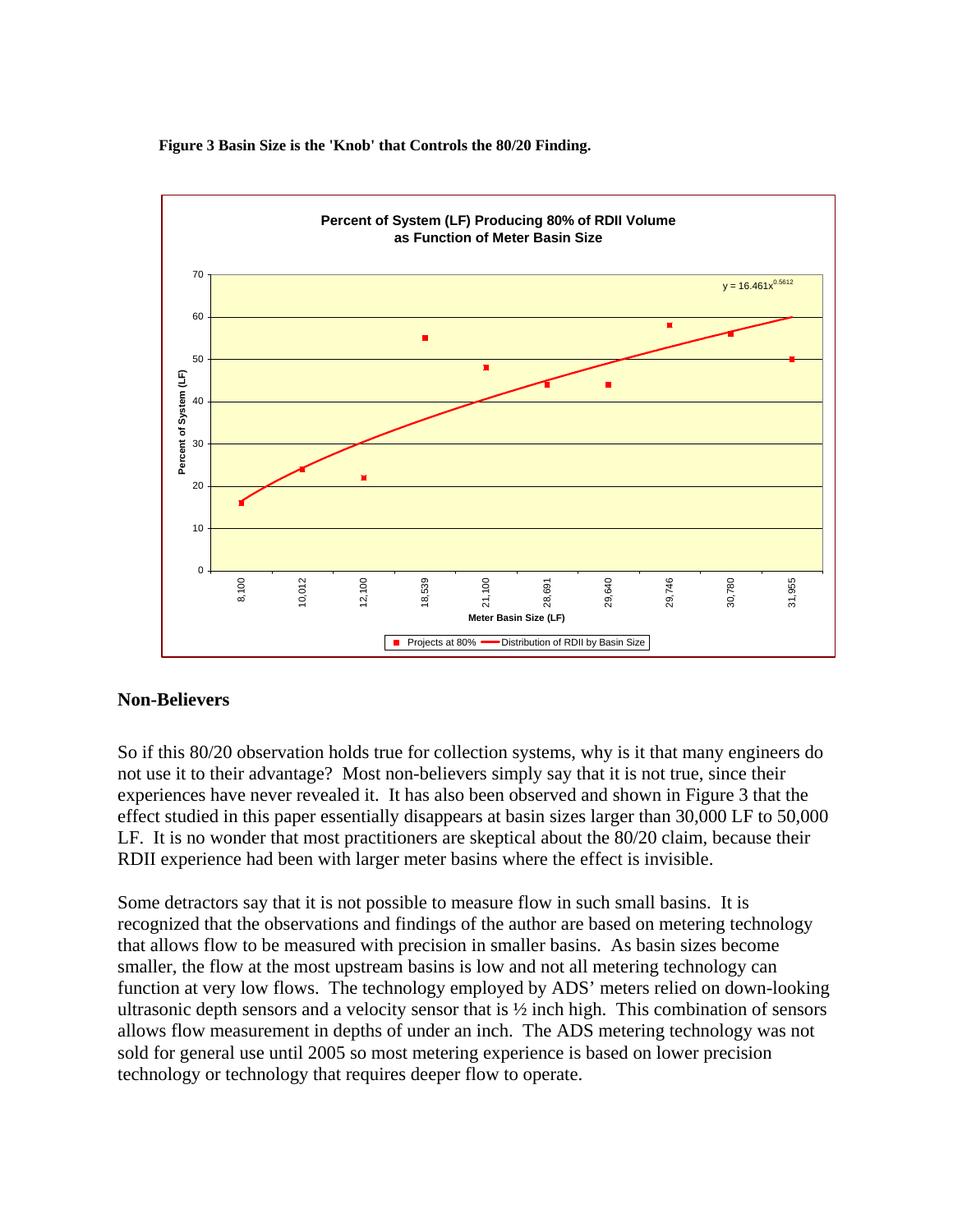Some detractors argue that getting an agency to look for RDII in this manner may cause it to overlook serious physical defects in mini-basins that do not exhibit severe RDII. The argument is that the small basin approach could lead the Owner to do no further work (CCTV) in a 'good' basin, which could have a severe physical defect. This argument contends that the proper way for an agency to maintain sewer is to use CCTV as the prime diagnostic tool and that by fixing defects, RDII will be reduced.

This argument has some validity in areas that experience little rainfall and where there is little correlation between magnitude of defect and magnitude of RDII. In most parts of the country there is strong correlation between defects and RDII and the CMOM program anticipates that an agency will conduct proactive and systematic measures of its collection systems. Flow metering certainly fulfills part of that need.

#### COST REDUCTION

Most modern RDII studies start with some form of flow metering followed by CCTV and perhaps smoke testing in the basin with the most severe RDII. It is evident from Figure 3 that smaller meter basins will result in isolating sources of RDII in smaller portions of the system and that less CCTV and smoke testing would be required to develop rehabilitation plans.

An example of the cost reduction comes from the King County Regional I/I Control Program in 2001. A long term metering project was conducted on Modeling Basin that averaged around 300,000 LF in size. A short term metering program divided the modeling basins into smaller 'mini basins' of around 21,000 LF.

The County had established the threshold for 'excessive RDII' as a capture coefficient of 5%. Figure 4 displays the service area with modeling basins outlined in blue. We will look at the two modeling basins labeled with the Capture Coefficient. The upper basin had a Capture Coefficient of 8.9% (excessive) and the lower

#### **Figure 4 Capture Coefficients in Two Model Basins in King County**



basin had a Capture Coefficient of 3.5% (non-excessive). Had they conducted the RDII study with these basins, the upper basin would have undergone SSES examination and the lower basin would have been ignored.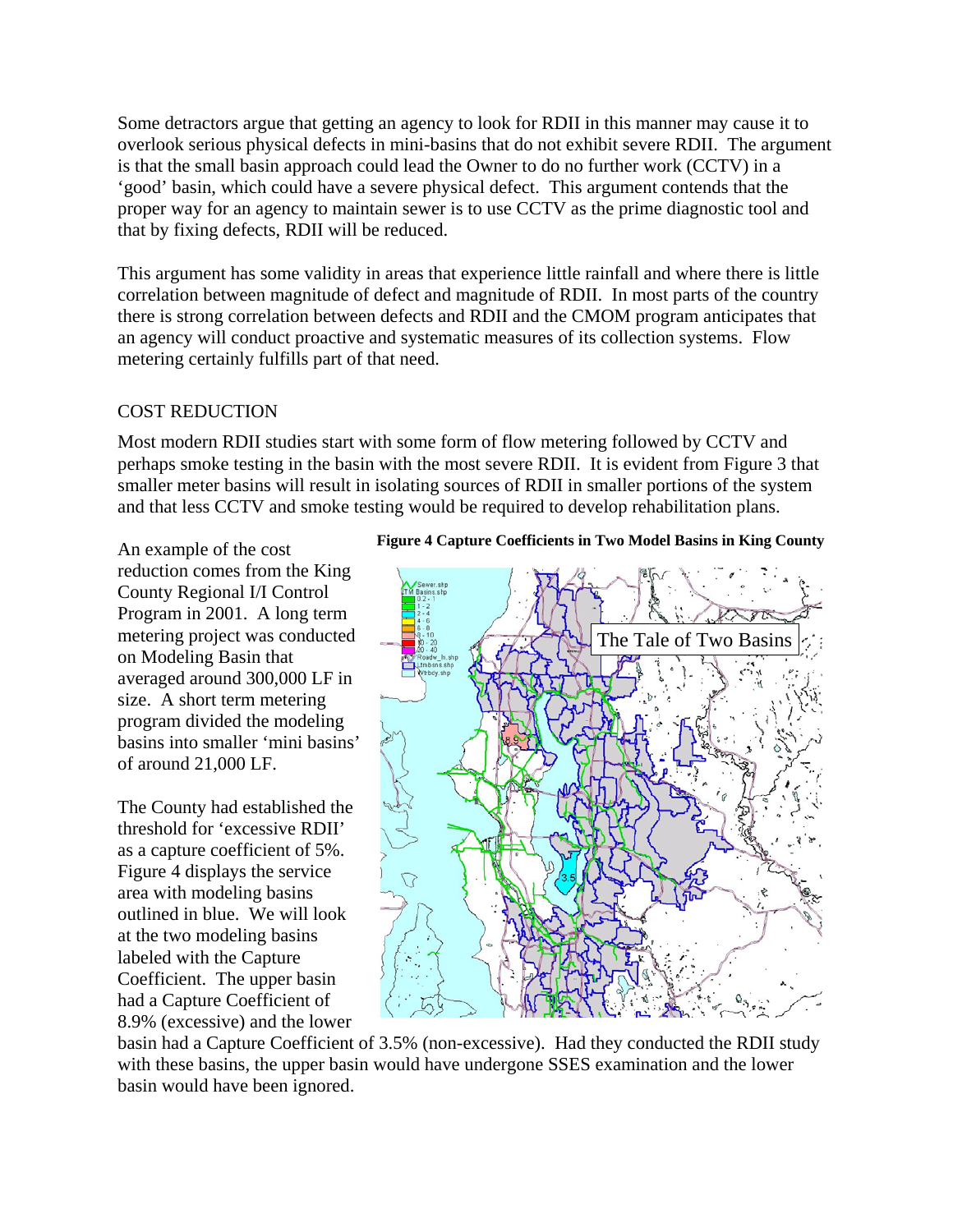Figure 5 compares the result of the upper modeling basin to when it was divided into minibasins. The Capture Coefficient analysis at the model basin size is on the left and the minibasin size on the right. Shown for each meter basin is the SSES cost estimated at \$2 per LF for each basin with excessive RDII. The observation is that approximately half of the modeling basin suffered from excessive RDII. Had the SSES activity been conducted for the model basin, the SSES cost would have been approximately \$600,000, but at the mini-basin level SSES cost would have been just over \$300,000. The metering cost to achieve the mini-basin size was \$65,000 for a savings of nearly \$300,000 in just SSES activity. There would certainly be as much or more savings in rehabilitation costs, but it is difficult to develop two comparative rehabilitation scenarios.



#### **Figure 5 SSES Effort and Cost for Modeling Basin and Mini-basins.**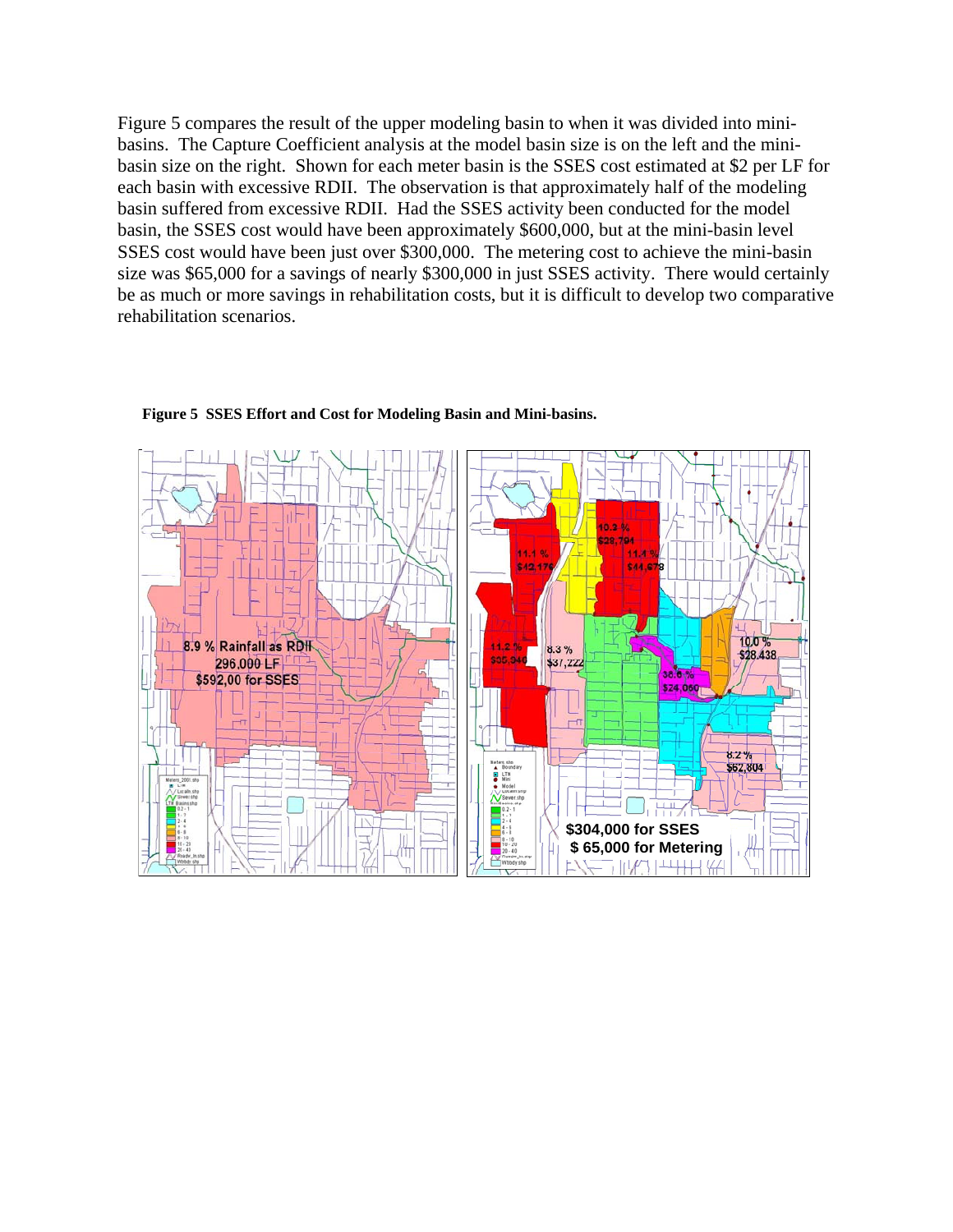Figure 6 shows lower modeling basin compared to results at the mini-basin level. The Capture Coefficient analysis at the mini-basin size discovered two basins with excessive RDII. In this case the manager would have walked away from sources of RDII because the Model Basin was non-excessive. This phenomenon is the second problem with working with large meter basins; it is easy to miss poorly-performing sections of sewer because they are lost in the average performance of a large basin.

The third problem with large basins is the difficulty in measuring relatively small RDII reduction in basins with high flows. If the manager found these defects through conventional CCTV and smoke testing techniques and made repairs, the improvement would be statistically hard to find if the pre- and post-rehabilitation analysis was conducted on the model basin level. This phenomenon contributes to the observation that RDII reduction does not work well.



#### **Figure 6 Two Excessive Mini-basins Existed in the Non-Excessive Model Basin**

#### **CONCLUSIONS**

This paper proposes that there is a statistically-based hierarchy of decision making that should be followed to maximize the effectiveness of RDII studies and to minimize the overall cost of SSES field work and, ultimately, the cost of rehabilitating the system. Controlling the size of the meter basins used during the flow study is the first step in this hierarchy. This approach also enhances the value of CCTV and smoke testing by focusing the work on only those areas that are known to have defects.

If basin size is sufficiently small, it has been demonstrated the distribution of RDII volume will approximately conform to the Pareto Principle or the 80/20 Rule; that 80% of the RDII volume will originate in 20% of the collection system. The target basin size to approach the 80/20 rule is approximately 10,000 LF per meter basin.

The cost reduction in SSES work alone is usually greater than the cost to reduce basin size. Construction cost is also reduced because a smaller portion of the system is repaired. The second benefit to conducting a project with small basins is that it is much easier to demonstrate that RDII has been reduced. The volume of RDII reduced is easier to spot in a smaller basin